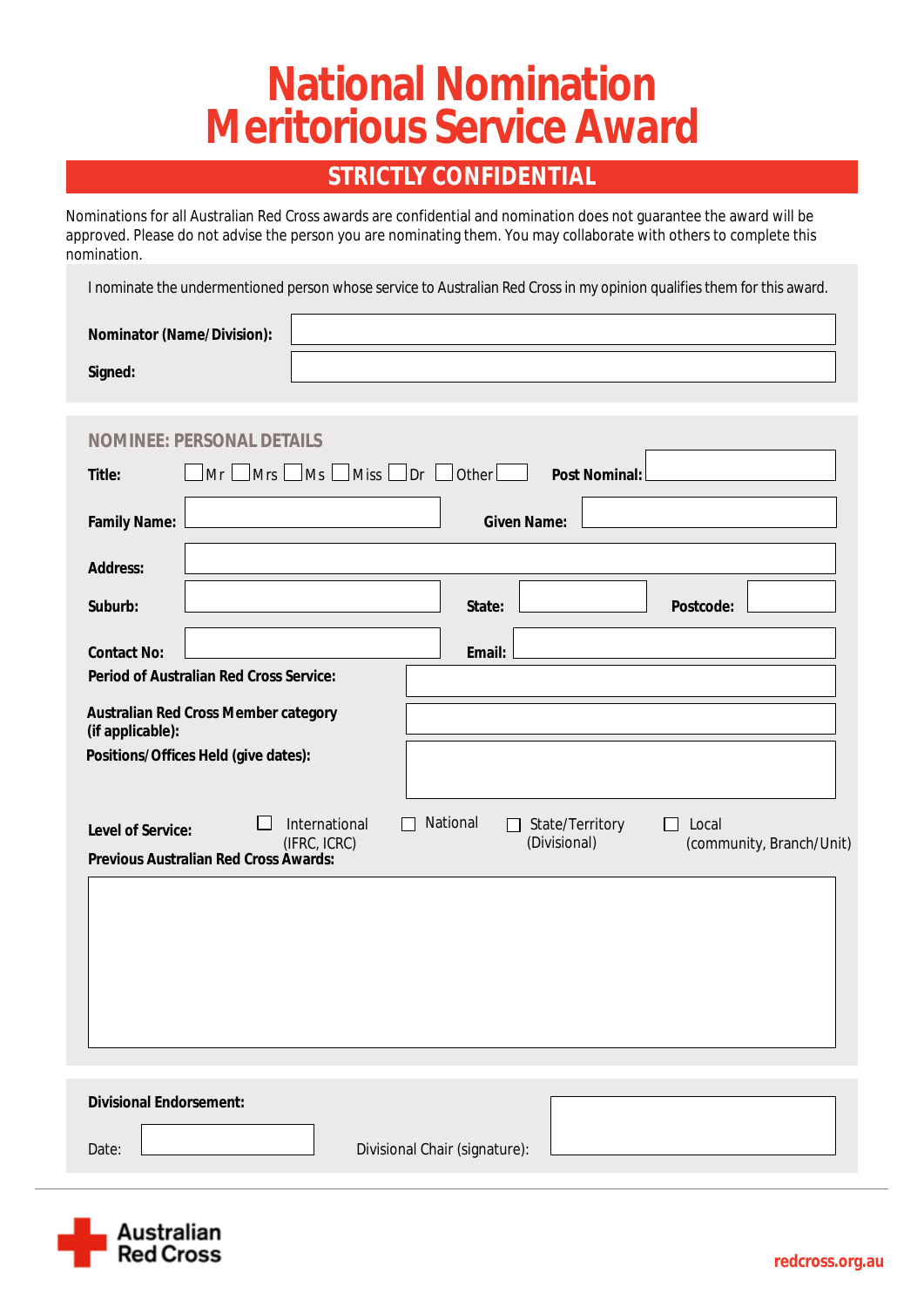## **NOMINATION CRITERIA**

#### This section is for nominators to share specific, detailed information with the members of the Awards Committee to show how the person they are nominating meets the criteria for this award.

#### **Points to note:**

- This section must be completed. Incomplete nomination forms will not be accepted.
- $\bullet$ This section is read only by members of the Awards Committee(s) and will not be made public.
- Only Australian Red Cross service is relevant, do not include other activities undertaken by this person.  $\bullet$
- This award acknowledges outstanding service to Australian Red Cross in the context of responding to a specific situation or  $\bullet$ need, of limited duration.

#### **Nomination Criteria**

1. Please provide context of the precise situation or need which this person helped to respond to and that it was of limited duration (i.e. this is not an ongoing program, activity, or need).

2. Please give evidence that this person has served in an outstanding fashion. A specific story or example would be helpful. Serving in an 'outstanding fashion' is characterised by going 'above and beyond' expectations in the level of care taken in performing tasks, by the attention to detail shown, and/or by the dedication shown in responding to a specific need or event.